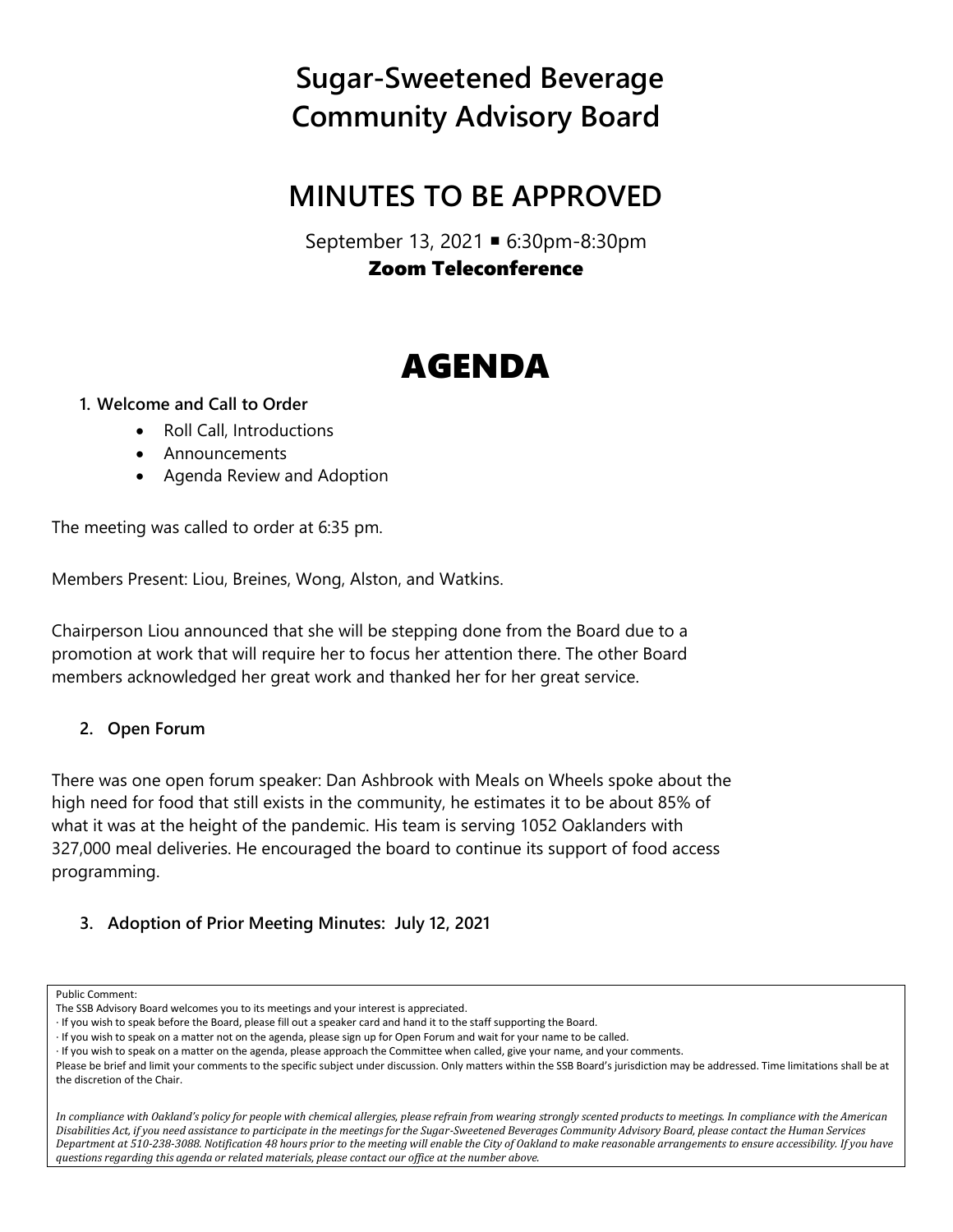### **Sugar-Sweetened Beverage Community Advisory Board**

The July minutes were approved unanimously.

#### 4. **Update from the City Administrator's Office on the Measure HH Revenue Status**

Joe DeVries provided the revenue update which showed a year end collection for FY21 of \$7,955,686.36. there may still be some final collections to push that annual total up but it likely will remain in the low-\$8 million range as projected.

#### **5. Presentation by the Human Services Department on its Measure HH Revenue expenditures**

Director Sara Bedford opened up and presented the team including Sandy Taylor, Manager of the Oakland Fund for Children and Youth, Scott Means the Aging Services Manager, Sarah Trist who manages Head Start, and Neffertice Williams who supports the program work on the SSB. They provide a detailed report on how SSB funds a variety of programs. Please see the attached PowerPoint for the details.

#### **6. Discussion and Action on the process for allocating the 2021-23 Fiscal Year allocation, including a discussion of the SSB Program Summary (Attached)**

The Board discussed the strategy developed by the ad hoc committee and revisited whether to create a one year versus two-year funding cycle for the \$3 million allotment. There was discussion about the performance of the past groups and the need to pivot during the pandemic as was reflected in the report provided by HSD.

Based on feedback from the ad hoc committee a motion was made to recommend a 2 year new RFP with a focus on food security and service delivery and to encourage the release of an RFP by November.

There was also a revisit of the \$500K allocation by the City Council to gift cards for food access for vulnerable populations. (Public Speaker) Molly DeVinney with the Sugar Freedom Project noted that there was some confusion about what service providers have a gift card program (based on an inaccurate reflection in the minutes stating that 2 providers did and a third was assisting in distribution. She explained that only SABA Grocers has a gift card system in place with Sugar Freedom supporting distribution while Mandela Partners has a produce subsidy program that is structured differently.

(Public Speaker) Lina Ghanam with Saba Grocers also clarified that the original \$500K for gift cards was a Cares Act Grant, not SSB dollars—the \$500K in SSB dollars which is just underway went to the three providers to support this programming but was not all reserved for gift cards. She noted that HSD had an evaluation of that work that could be [resented and the Board agreed to hear that at the October meeting. Members discussed getting into details about the distribution effort, its geographic basis, etc. and to see if there are opportunities for the board to support that work.